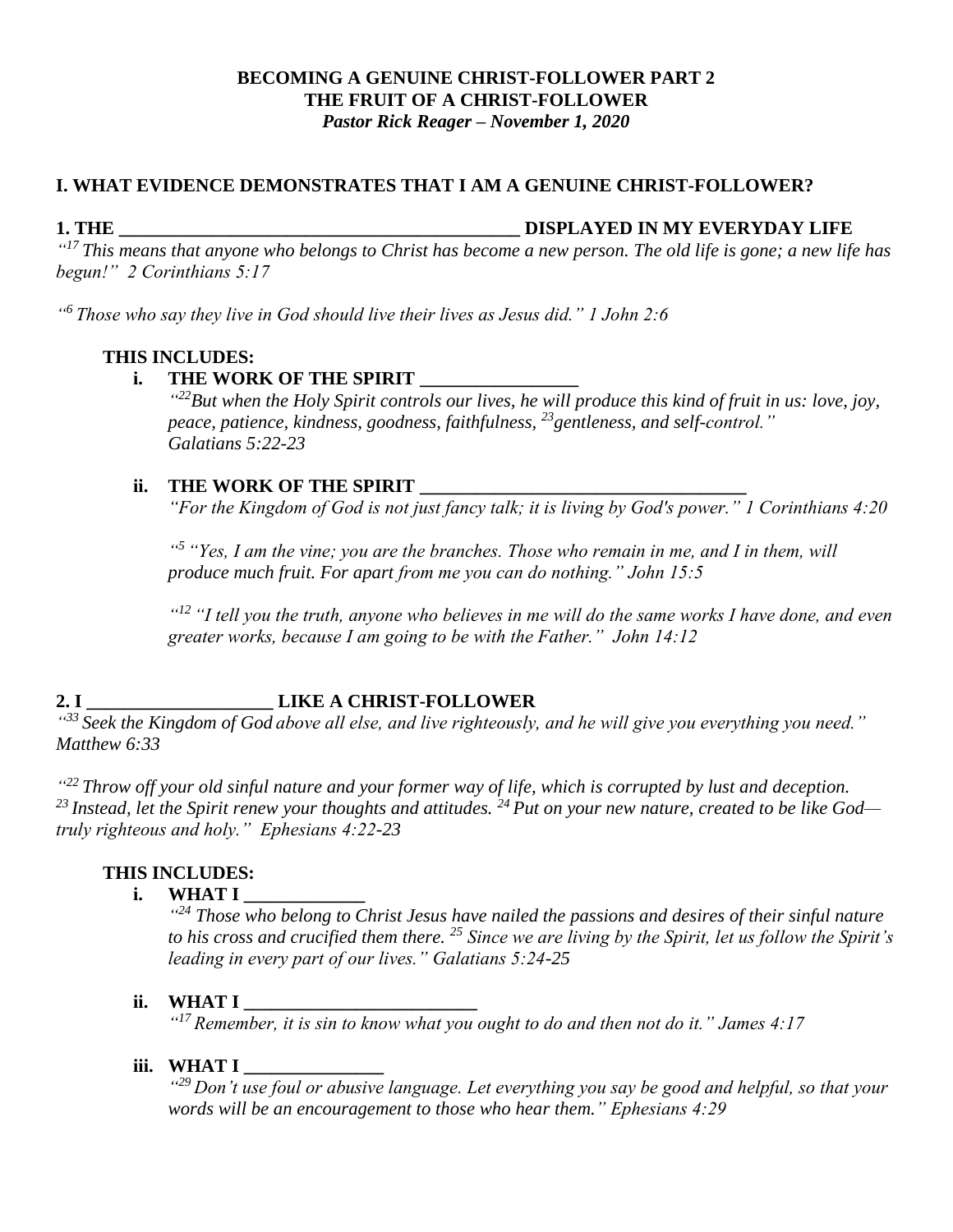*" <sup>24</sup> Think of ways to encourage one another to outbursts of love and good deeds." Hebrews 10:24*

## **iv. WHAT I \_\_\_\_\_\_\_\_\_\_\_\_\_\_\_\_\_\_\_\_\_\_\_\_\_\_\_**

*" <sup>29</sup> Don't use foul or abusive language. Let everything you say be good and helpful, so that your words will be an encouragement to those who hear them." Ephesians 4:29*

<sup>42</sup> Indeed, we all make many mistakes. For if we could control our tongues, we would be perfect *and could also control ourselves in every other way." James 3:2*

## **3. I \_\_\_\_\_\_\_\_\_\_\_\_\_\_\_\_\_\_\_\_\_\_\_\_\_\_\_\_\_\_\_\_\_\_\_\_\_ LIKE A CHRIST-FOLLOWER**

*" <sup>24</sup> "No one can serve two masters. For you will hate one and love the other; you will be devoted to one and despise the other. You cannot serve God and be enslaved to money. <sup>25</sup> "That is why I tell you not to worry about everyday life—whether you have enough food and drink, or enough clothes to wear. Isn't life more than food, and your body more than clothing?... <sup>31</sup> "So don't worry about these things, saying, 'What will we eat? What will we drink? What will we wear?' <sup>32</sup> These things dominate the thoughts of unbelievers, but your heavenly Father already knows all your needs. <sup>33</sup> Seek the Kingdom of Godabove all else, and live righteously, and he will give you everything you need" Matthew 6:24-25 & 31-33*

## **THIS INCLUDES:**

## **i. WHAT I \_\_\_\_\_\_\_\_\_\_\_\_\_\_\_\_\_\_\_\_\_\_\_\_\_\_\_\_\_\_\_\_\_\_\_\_\_\_\_\_\_\_**

*" <sup>21</sup> Wherever your treasure is, there the desires of your heart will also be." Matthew 6:21*

*" 7 I once thought these things were valuable, but now I consider them worthless because of what Christ has done. <sup>8</sup> Yes, everything else is worthless when compared with the infinite value of knowing Christ Jesus my Lord. For his sake I have discarded everything else, counting it all as garbage, so that I could gain Christ <sup>9</sup> and become one with him." Philippians 3:7-9*

## **ii. WHAT I \_\_\_\_\_\_\_\_\_\_\_\_\_\_\_\_\_\_\_\_\_\_\_\_\_\_\_\_\_\_\_\_\_\_\_\_\_\_\_\_\_\_\_\_\_\_\_\_\_\_\_\_**

<sup>442</sup> All the believers devoted themselves to the apostles' teaching, and to fellowship, and to *sharing in meals (including the Lord's Supper), and to prayer. <sup>43</sup> A deep sense of awe came over them all, and the apostles performed many miraculous signs and wonders. <sup>44</sup> And all the believers met together in one place and shared everything they had. <sup>45</sup> They sold their property and possessions and shared the money with those in need. <sup>46</sup> They worshiped together at the Temple each day, met in homes for the Lord's Supper, and shared their meals with great joy and generosity— <sup>47</sup> all the while praising God and enjoying the goodwill of all the people. And each day the Lord added to their fellowship those who were being saved." Acts 2:42-47*

*" <sup>27</sup>Those who give to the poor will lack nothing, but those who close their eyes to them receive many curses." Proverbs 28:27*

*" <sup>17</sup> If you help the poor, you are lending to the Lord—and he will repay you!" Proverbs 19:17*

## **4. I \_\_\_\_\_\_\_\_\_\_\_\_\_\_\_\_\_\_\_\_\_\_\_\_\_\_\_\_\_\_\_\_\_\_\_\_\_\_\_\_\_\_\_\_\_\_\_\_\_\_\_\_\_\_\_\_\_\_ LIKE A CHRIST-FOLLOWER**

*" <sup>2</sup> Dear brothers and sisters, when troubles of any kind come your way, consider it an opportunity for great joy. <sup>3</sup> For you know that when your faith is tested, your endurance has a chance to grow. <sup>4</sup> So let it grow, for when your endurance is fully developed, you will be perfect and complete, needing nothing." James 1:2-4*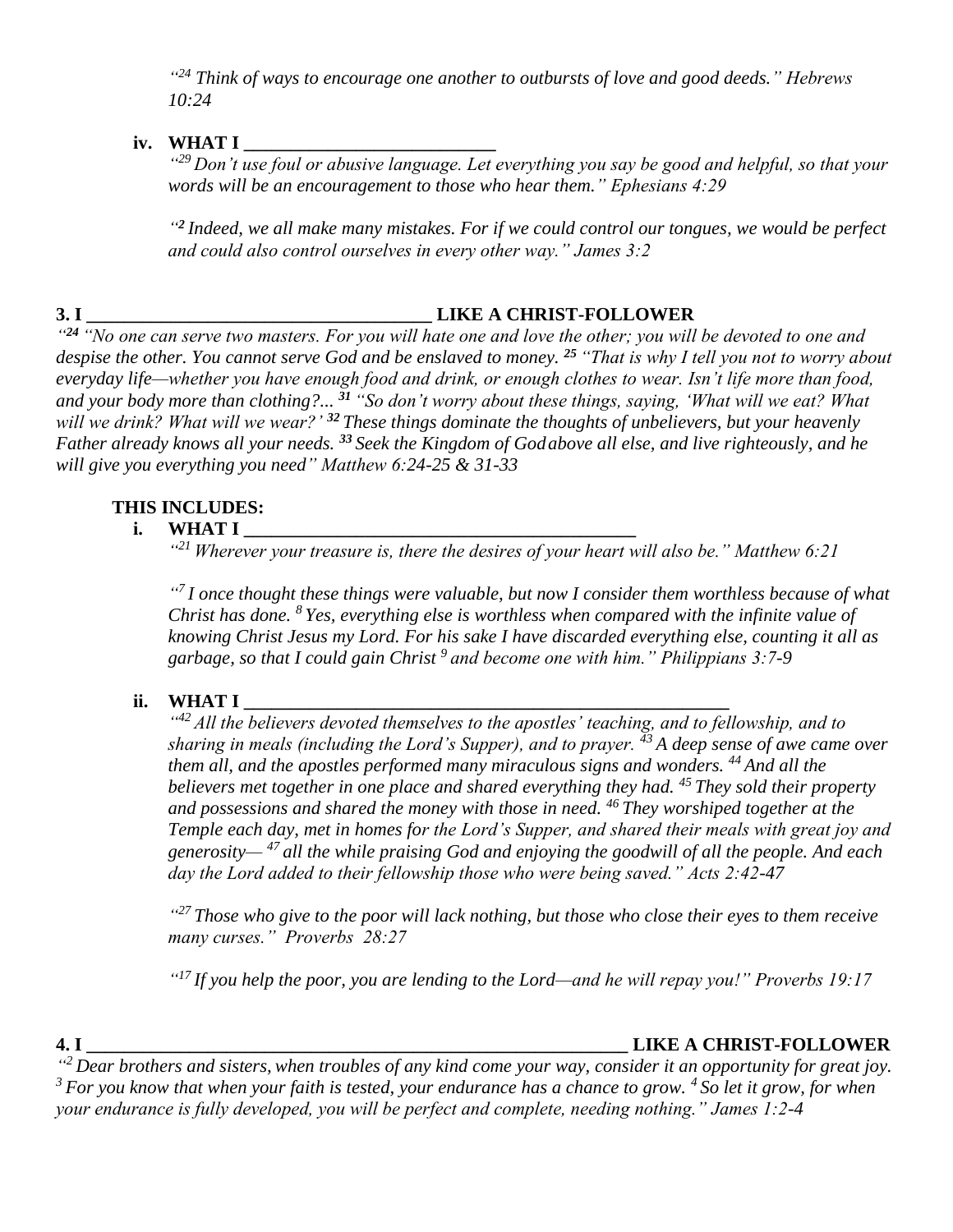*" <sup>6</sup> Don't worry about anything; instead, pray about everything. Tell God what you need, and thank him for all he has done. <sup>7</sup> Then you will experience God's peace, which exceeds anything we can understand. His peace will guard your hearts and minds as you live in Christ Jesus." Philippians 4:6-7*

*" <sup>28</sup>And we know that God causes everything to work together for the good of those who love God and are called according to his purpose for them. <sup>29</sup>For God knew his people in advance, and he chose them to become like his Son." Romans 8:28-29*

## **5. I AM \_\_\_\_\_\_\_\_\_\_\_\_\_\_\_\_\_\_\_\_\_\_\_\_\_\_\_\_\_ TO MY CHURCH FAMILY**

*" <sup>25</sup> And let us not neglect our meeting together, as some people do, but encourage one another, especially now that the day of his return is drawing near." Hebrews 10:25*

<sup>442</sup> All the believers devoted themselves to the apostles' teaching, and to fellowship, and to sharing in meals *(including the Lord's Supper), and to prayer… <sup>46</sup> They worshiped together at the Temple each day, met in homes for the Lord's Supper, and shared their meals with great joy and generosity." Acts 2:42 & 46*

#### **6. I \_\_\_\_\_\_\_\_\_\_\_\_\_\_\_\_\_\_\_\_\_\_\_\_\_\_\_\_\_\_\_\_\_ TO OTHERS**

*" <sup>7</sup> Dear friends, let us continue to love one another, for love comes from God. Anyone who loves is a child of God and knows God. <sup>8</sup> But anyone who does not love does not know God, for God is love." 1 John 4:7-8*

*" <sup>35</sup> Your love for one another will prove to the world that you are my disciples." John 13:35*

# **THIS IS DEMONSTRATED BY HOW I \_\_\_\_\_\_\_\_\_\_\_\_\_\_\_\_\_\_\_\_\_\_\_\_\_\_\_\_\_\_\_\_\_\_\_\_\_**

<sup>443</sup> But among you it will be different. Whoever wants to be a leader among you must be your servant, <sup>44</sup> *and whoever wants to be first among you must be the slave of everyone else. <sup>45</sup> For even the Son of Man came not to be served but to serve others and to give his life as a ransom for many." Mark 10:43-45*

*" <sup>13</sup> For you have been called to live in freedom, my brothers and sisters. But don't use your freedom to satisfy your sinful nature. Instead, use your freedom to serve one another in love." Galatians 5:13*

## **7. I AM PASSIONATE IN MY \_\_\_\_\_\_\_\_\_\_\_\_\_\_\_\_\_\_\_\_\_\_\_\_\_\_\_\_\_**

*" <sup>15</sup> Happy are those who hear the joyful call to worship, for they will walk in the light of your presence, LORD. <sup>16</sup> They rejoice all day long in your wonderful reputation. They exult in your righteousness." Psalm 89:15*

## **8. I AM RELENTLESS IN MY \_\_\_\_\_\_\_\_\_\_\_\_\_\_\_\_\_\_\_\_\_\_\_\_\_\_\_\_\_\_\_\_\_\_\_\_\_\_\_\_\_\_**

*" <sup>9</sup>How can a young man keep his way pure? By living according to your word. <sup>10</sup>I seek you with all my heart; do not let me stray from your commands. <sup>11</sup>I have hidden your word in my heart that I might not sin against you. 1 2 Praise be to you, O LORD; teach me your decrees. <sup>13</sup>With my lips I recount all the laws that come from your mouth. <sup>14</sup>I rejoice in following your statutes as one rejoices in great riches. <sup>15</sup>I meditate on your precepts and consider your ways. <sup>16</sup>I delight in your decrees; I will not neglect your word." Psalm 119:9-16* 

*" <sup>18</sup> Pray in the Spirit at all times and on every occasion. Stay alert and be persistent in your prayers for all believers everywhere." Ephesians 6:18*